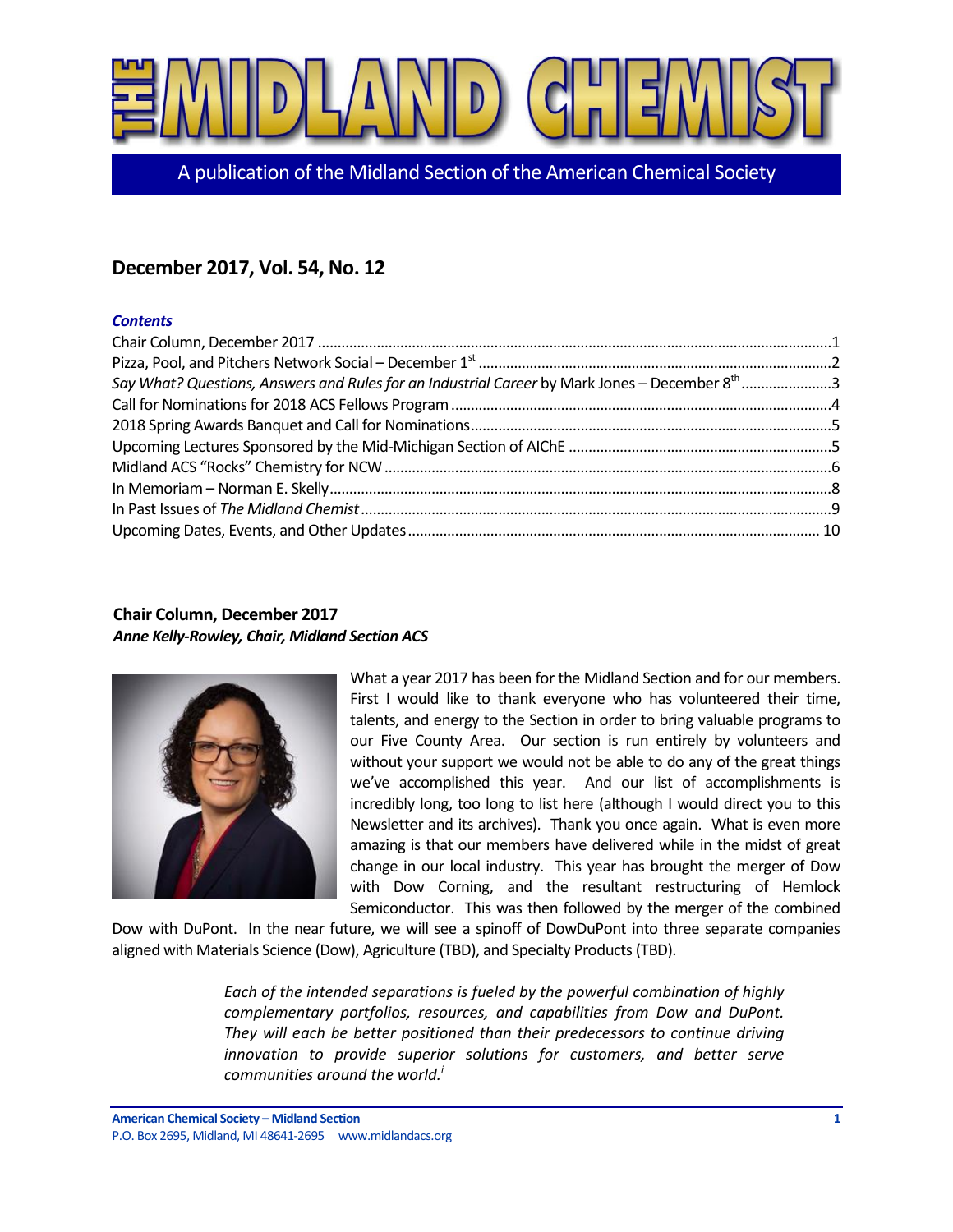Change can be stressful for those impacted, even when the results will ultimately be better for the independent companies and even result in new and better opportunities for individuals. While we can't control external events, we can control how we perceive, respond, and cope with them. Please connect with your friends and colleagues and remember that the American Chemical Society is an organization designed to support chemistry professionals in their careers. For more information, se[e www.acs.org](http://www.acs.org/) at the national level, and at the local level at [www.midlandacs.org.](http://www.midlandacs.org/)

Thank you very much for the opportunity to have served as the 2017 Chair of the Midland Section. Wenyi Huang will be the Chair for 2018 and I look forward to his leadership of the section while I will transition to Past-Chair duties. If you would like to connect, I am on LinkedIn and can also be reached by email at [amkelly](mailto:amkelly-rowley@dow.com)[rowley@dow.com.](mailto:amkelly-rowley@dow.com)

i http://www.dow-dupont.com/about-dow-dupont/default.aspx

# <span id="page-1-0"></span>**Pizza, Pool, and Pitchers Network Social – December 1st** *Dale LeCaptain, Councilor, Midland Section ACS*

ACS invites YOU -- ACS students, YCC, and Midland ACS members



PIZZA, POOL, and PITCHERS NETWORK Social Friday December 1st 4:30 – 7:00 ish Big D's Bar & Grill [430 W Isabella Rd, Midland]



**FREE** Pizza and Pool sponsored by Midland Section Student Members

Hosted by: CMU – ACS student members (Mark Hansen *[hanse3ma@cmich.edu](mailto:hanse3ma@cmich.edu) | (989) 217-0915*)

Bring an ACS worthy friend!

And some Holiday Cheer!

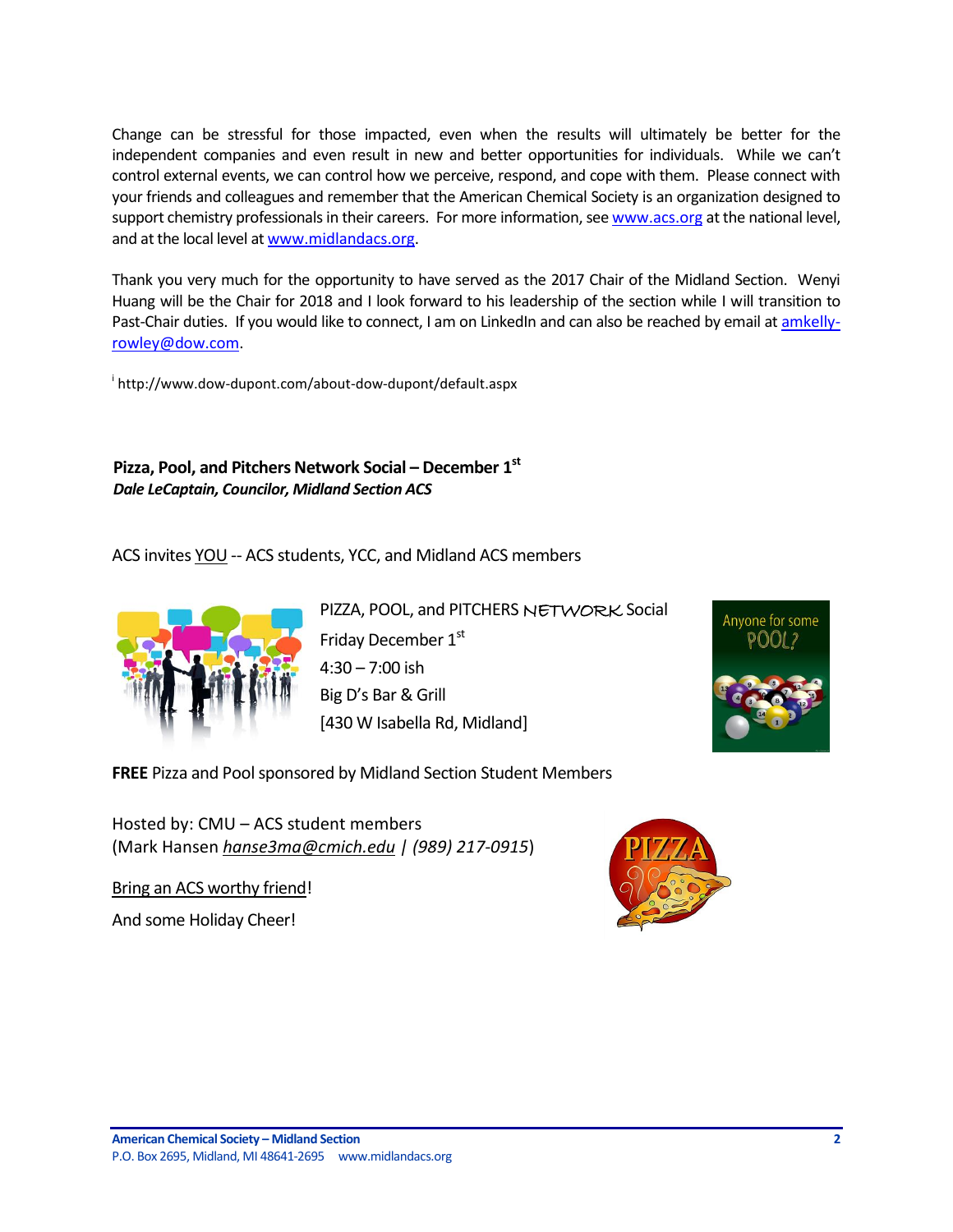<span id="page-2-0"></span>*Say What? Questions, Answers and Rules for an Industrial Career* **by Mark Jones – December 8th** *ACS Midland Section/Dow YRC* 

# ACS Midland Section/Dow YRC Joint Seminar

# **Say What? Questions, Answers and Rules for an Industrial Career**







**Executive External Strategy and Communications Fellow (Senior Research Fellow) of The Dow Chemical Company American Chemical Society Fellow**

**Mark Jones**

**Creative 360 (1517 Bayliss St, Midland, MI 48640)**

**Monday, December 11, 2017**

**11:30 AM to 1:00 PM**

- *For Dow YRC members, please sign up internally for free.*
- $\triangleright$  ACS members register by email at chair@midlandacs.org
- Space is limited, **registration deadline is December 8, 2017!**

## Cost: \$5/person for ACS members and \$10/person for non-ACS members. **Payments can be made through PayPal (**<http://www.midlandacs.org/>**,** *above the calendar of ACS Midland homepage***) or pay at the door (exact change is appreciated)**

Abstract:

The ability to both ask and answer questions is an indispensable career skill. I'll reflect on some of the questions, most interesting answers, and how a few played a big role in a near 30 year career. Getting from the bench to the CTO's staff, and to be recognized as an ACS Fellow, was an interesting journey, much of it unplanned. Many events were completely unexpected and the ability to turn a serendipitous observation into a new project provided some of the most fun.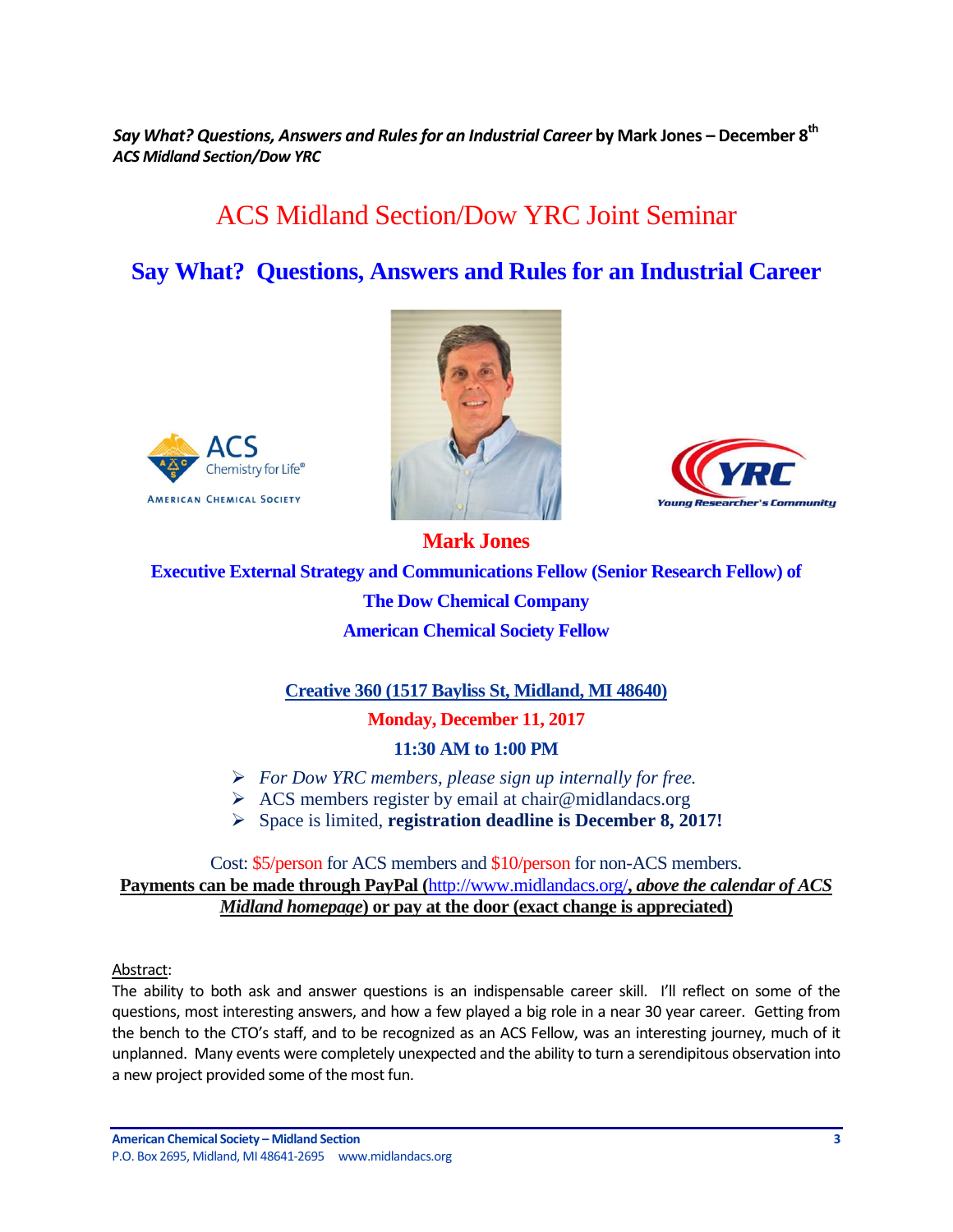#### Biography of Speaker:

A love of science and a passion for chemistry propelled a farm kid from Virginia to a satisfying industrial career. Mark Jones is currently Executive External Strategy and Communications Fellow for Dow Chemical, reporting directly to Dr. A.N. Sreeram, Corporate Vice President of Research & Development and Chief Technology Officer. Mark joined the CTO staff in September 2011, due, in part, to his skill in communicating science.

In 2017, Mark was named a Fellow of the American Chemical Society, recognized for his commitment to communicating chemistry. He curates and hosts webinars describing successful product introductions with ACS Webinars. He is a frequent speaker at scientific meetings on topics of energy, sustainability, biomass conversion, and others. He currently serves as co-chair of the National Academy's Chemical Sciences Roundtable. He is a co-author on the recently released National Research Council reports on "ARPA-E" and "Sustainable Development of Algal Biofuels in the United States". He is a member of the Board of Directors of the Biotechnology Innovation Organization (BIO) Industrial and Environmental Section and is an active member of the American Chemistry Council's Biobased Chemistry Network. The White House's Advanced Manufacturing Partnership was a focus from 2013-15, looking both at technology options and improving scale-up of new technologies. He participated in a number of World Economic Forum events, leading discussions around energy and bioproducts. He recently assumed responsibility for next generation sustainability goals associated with innovation at Dow. Mark represents Dow Chemical on the American Chemical Society's Corporation Associates and the Chemical Heritage Landmark Committee.

Mark joined Dow in 1990 following a graduate career that had very little to do with his ultimate career path. He followed a degree from Randolph-Macon College with a Ph.D. from the University of Colorado-Boulder where he studied gas-phase ion molecule chemistry – not an area of great industrial interest. A post-doc at the Cooperative Institute for Research in Environmental Science preceded coming to Dow. His early Dow career was spent in Catalysis, in what is now Core R&D. Mark discovered a family of catalysts useful for conversion of ethane directly to vinyl chloride, and other catalysts for both chlorocarbon chemistry and alkane activation. Moves to Performance Plastics, Hydrocarbons, Chemicals, Energy and Licensing R&D, Ventures and New Business Development and the Energy Storage Devices followed. Mark co-directed the Renewable Chemistries Expertise Center (RCEC) for over a decade. Mark touched many areas of technology, including experience in the processing of inorganic materials, fuel cell development for portable power applications, cellulosic conversion, and broad technology exploration.

## <span id="page-3-0"></span>**Call for Nominations for 2018 ACS Fellows Program** *Diana Deese, Chair, Midland Section ACS Awards Committee*

Just a reminder that the Section is still seeking nominees for ACS Fellow! The deadline to have the nomination packet turned in to Diana is February 1, 2018. More information can be found at the following link: [https://www.acs.org/content/acs/en/funding-and-awards/fellows.html.](https://www.acs.org/content/acs/en/funding-and-awards/fellows.html)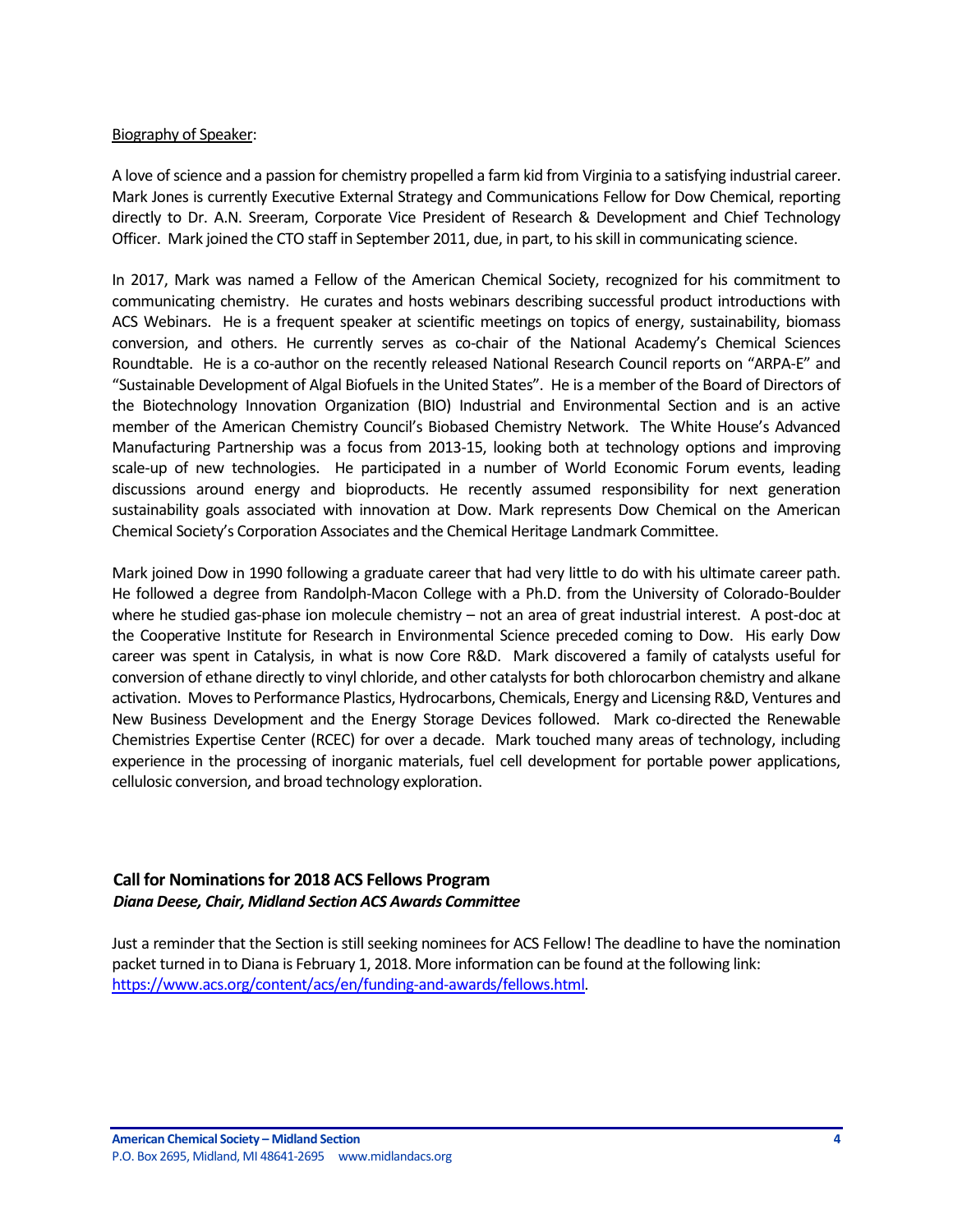## <span id="page-4-0"></span>**2018 Spring Awards Banquet and Call for Nominations** *Diana Deese, Chair, Midland Section ACS Awards Committee*

May 2, 2018, is the date for the Midland Section Spring Awards Banquet! A detailed call for nominations will be in the January edition of *The Midland Chemist* to solicit nominations for our local section awards in the following categories:

- Outstanding Elementary Level Science Teaching
- Outstanding Middle Level Science Teaching
- Outstanding High School Chemistry Teaching
- Outstanding College Chemistry Teaching
- **•** Science Education Volunteer of the Year
- Promotion of Diversity in Chemistry, Related Sciences, and Engineering
- Outstanding Achievement and Promotion of the Chemical Sciences
- Outstanding Service to the American Chemical Society
- Outstanding Chemical Technician
- Outstanding High School / College Chemistry Students

Contact Diana Deese at *dkdeese@dow.com* for additional information.

## <span id="page-4-1"></span>**Upcoming Lectures Sponsored by the Mid-Michigan Section of AIChE** *Ron Leng, Program Chair, Mid-Michigan AIChE*

All Midland Section ACS members are cordially invited to attend any of several invited-speaker events hosted by the Mid-Michigan Section of the American Institute of Chemical Engineers (AIChE). The evening meetings will be held at the Grand Traverse Pie Company, 2600 North Saginaw Road, Midland. Admission is free and complimentary sandwiches will be available, first come, first served at 6:00 PM with the presentations starting around 6:30 PM. Meeting times and locations are subject to change, so please check th[e Mid-Michigan AIChE](https://www.aiche.org/community/sites/local-sections/mid-michigan/events)  [Events](https://www.aiche.org/community/sites/local-sections/mid-michigan/events) website for updates to the schedule. For more information or questions, contact Ron Leng at 989-636- 6158 o[r rbleng@dow.com,](mailto:rbleng@dow.com) or Ted Calverley at 989-636-2881 o[r emcalverly@dow.com.](mailto:emcalverly@dow.com)

- **Ken First,** Retired Process Safety Leader, Dow AgroSciences *Hazard Analysis & Risk Analysis Tool Kit* Wednesday, December 13, 2017, 6:00 PM dinner (optional), 6:30 PM presentation
- **Billy Bardin**, Tech Center Director, Dow Chemical Company *Advanced Manufacturing* Wednesday, January 10, 2018, 12:00-1:30 PM, Dow Chemical, 1790 Building, CR 272
- **Leo Chiang**, Associate Tech Director, Chemometrics and Data Analytics, Analytical Tech Center *Big Data Analytics* Wednesday, February 21, 2018, 6:00 PM dinner (optional), 6:30 PM presentation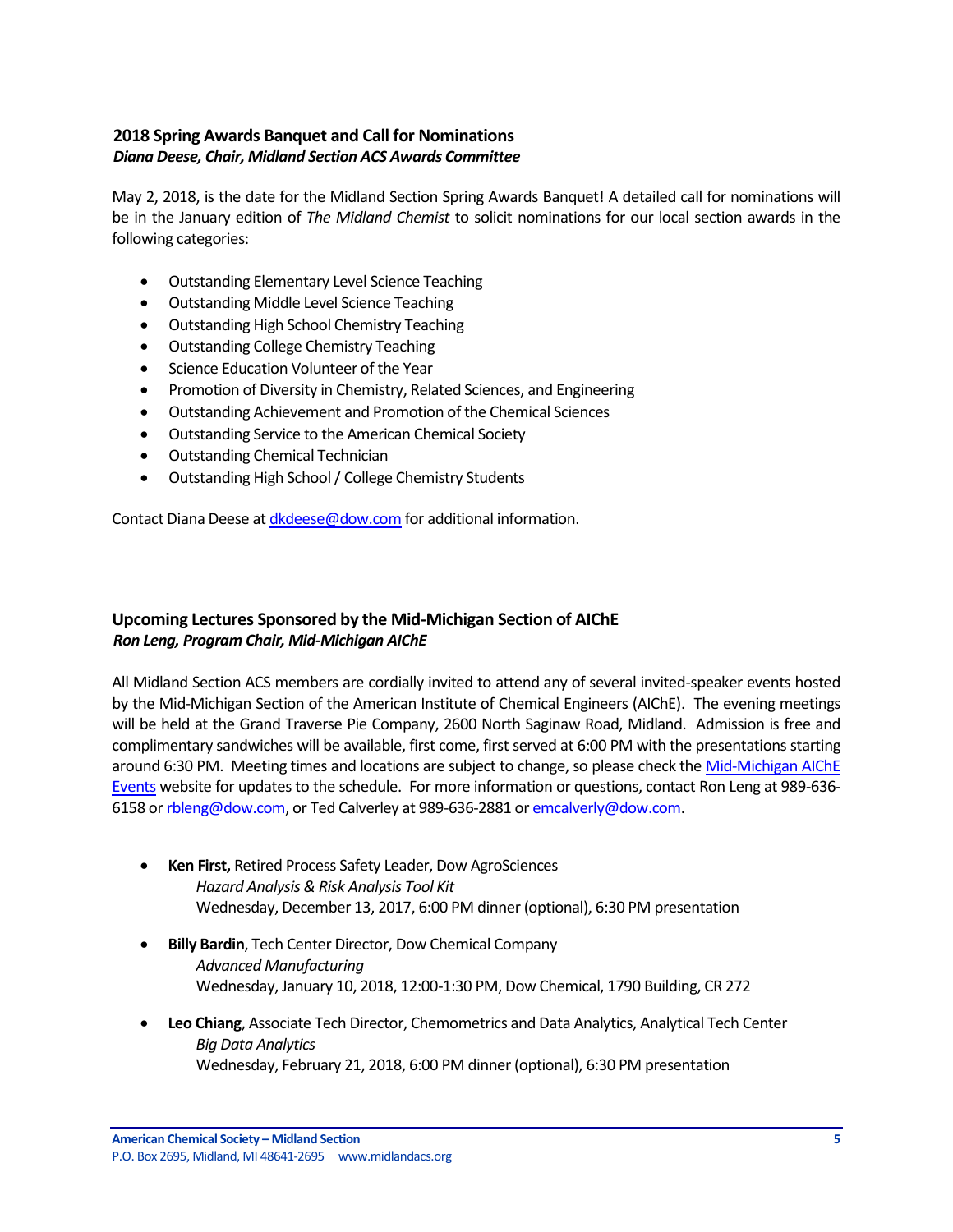- **Paul Vosejpka**, Dow Automotive R&D Director *The Future of Transportation* Wednesday, March 21, 2018, 6:00 PM dinner (optional), 6:30 PM presentation
- **Open** Wednesday, April 25, 2018, 6:00 PM dinner (optional), 6:30 PM presentation
- **Mark Weick,** Dow Global Sustainability Director Keynote Speaker, Annual Spring Banquet *Sustainability: The Chemical Engineer's Role in the Future* Tuesday, May 22, 2018 (tentative), venue to be confirmed

# <span id="page-5-0"></span>**Midland ACS "Rocks" Chemistry for NCW** *Dave Stickles, Michelle Rivard, and Gina Malczewski, Midland Section ACS*

The Midland Section of the ACS "rocked" Delta College at this year's celebration of National Chemistry Week at the Dow Great Lakes Bay STEM Festival. This was the  $5<sup>th</sup>$  year of the STEM festival, which replaced the Section long standing NCW Sci-Fest (started in 1995). The Dow Great Lakes Bay STEM Festival is a collaboration between Delta College, Mind Trekkers of Michigan Technological University (MTU), Dow Chemical, Midland ACS, and many other area businesses, organizations, and local STEM





societies. This year the two-day Festival bussed in about 3200 middle school students and chaperones on Friday, October 6, and approximately 3000 more children and parents attended on Saturday, October 7. Over the last five years this STEM festival has drawn more than 16,000 middle school students on Friday alone, with Dow Chemical being the major sponsor.

> The Festival is a STEM Educational Outreach event with lots of hands-on activities for the attendees. The STEM-related Delta College program students along with 70-80 Mind Trekkers (MTU student volunteers) participated.

The activities offered

by the ACS Midland Section involved the NCW theme of rocks, with glow-in-the-dark minerals activated by long and short wave UV lights: The what, when, where, how, and why of minerals that fluoresce.

In addition, the chemistry of rocks, minerals, and gems was explored, along with the seven crystal structures.

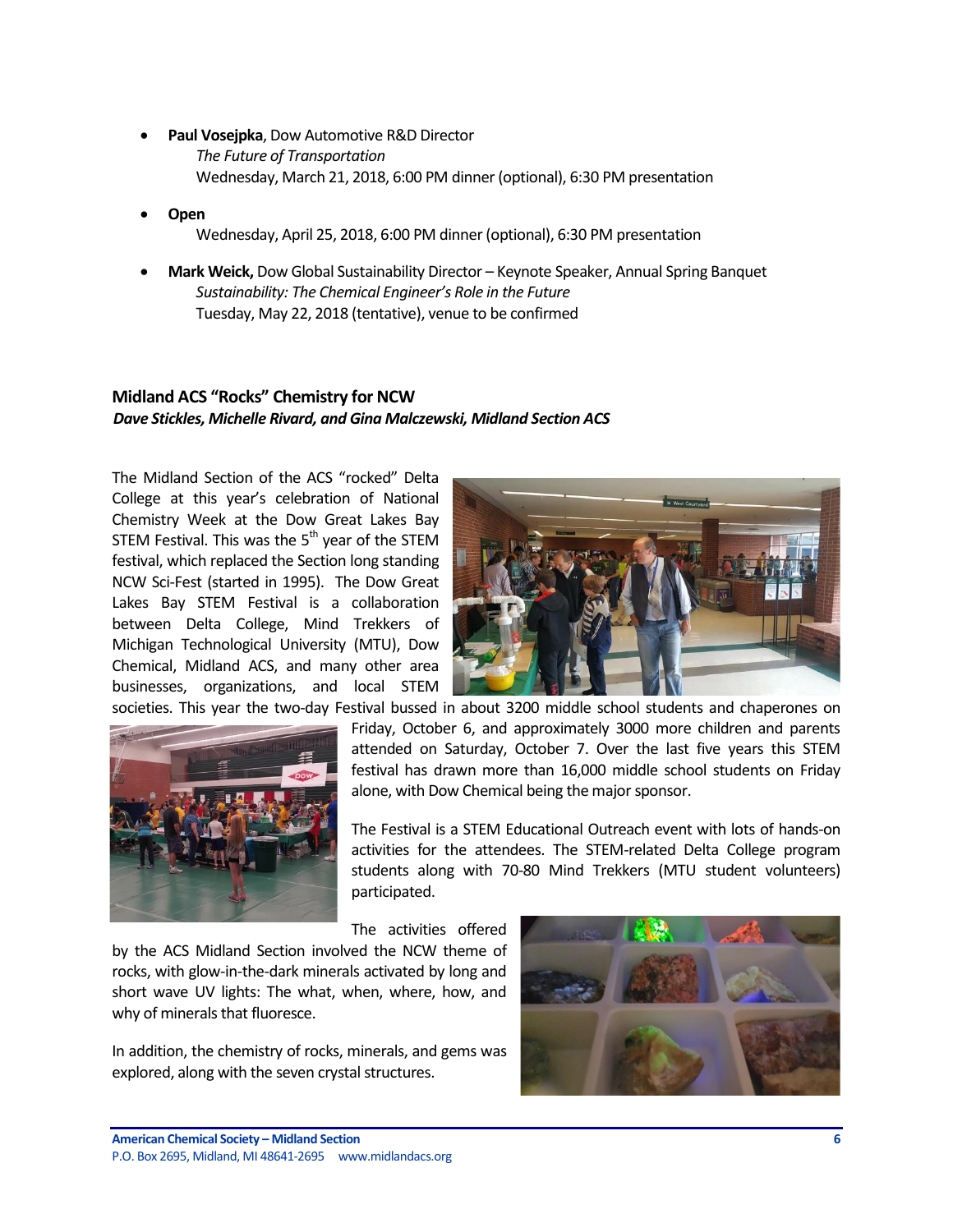Students used paper cutouts to construct the shapes of different crystals, and learned how impurities give many of the rocks and gems their coloring. Simulated gems and polished rocks were available as give-aways.

The ACS Midland Section also helped sponsor Dr. Slime's chemistry show again at this year's STEM Festival event. He presented an entertaining program, and got many of the kids involved as his lab assistants.





The Dow Great Lakes Bay STEM festival is well received by area schools, students, teachers, and the public, leading to good attendance, and significant positive feedback.

The NCW theme of "Chemistry Rocks!" along with the Festival's demos then took a trip to Bullock Creek Middle School. All three sixth-grade classes (90 students) participated in two different days of hands-on experiments exploring the chemistry of rocks, minerals, and gems from Earth, and a second program exploring rocks from Outer Space!

The Rocks from Outer Space program then "Rocked" a joint Girl Scout and Boy Scout event where 24 Scouts learned the differences between asteroids, meteoroids, meteors,

meteorites, stars, comets, and tektites, with authentic examples (meteorites and tektites) along with a hands-on activity called "Edible Rocks!" During the "Edible Rocks" activity, students and Scouts got first-hand experience of how scientists explore and describe physical characteristics of an object.



At another NCW-related program, for Delta College Possible Dream students, at-risk middle schoolers did hands-on chemical and physical characterization of different rock/mineral types, especially those related to



calcium sulfates that vary in their hydration states. This session was part of a series that combines science concepts and art applications, and concluded with each student making their own clay mold, into which a water and Plaster of Paris mixture was poured. The resulting gypsum pieces were later removed from the molds and painted to take home.

*Photos courtesy of Dave Stickles*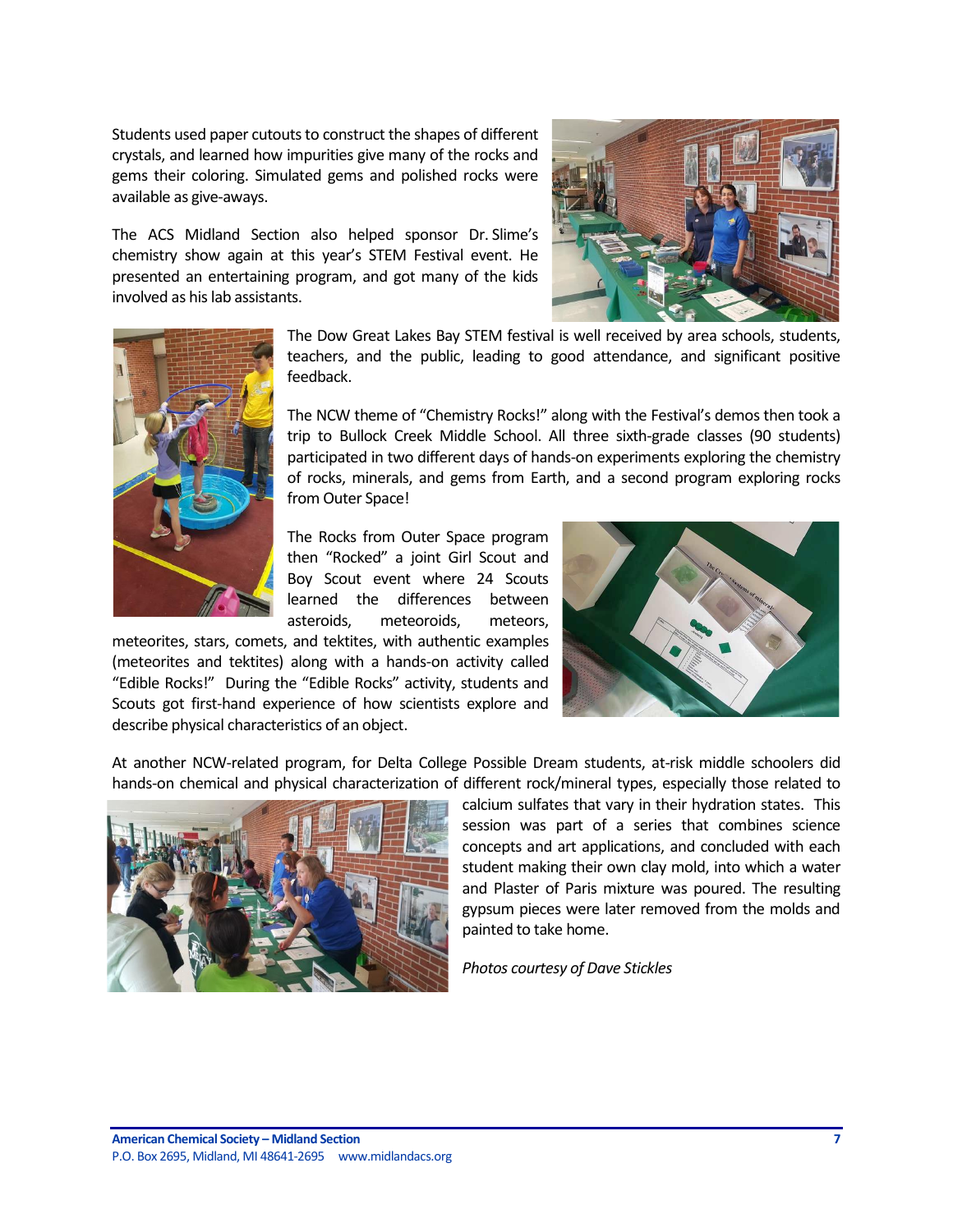## <span id="page-7-0"></span>**In Memoriam – Norman E. Skelly** *Steve Keinath, Co-Editor, The Midland Chemist*

Editor's note: Norm Skelly's obituary as it appears here is reprinted, in part, from the November 27, 2017 issue of the *Midland Daily News*. His obituary mentions the fact that he was a member of the American Chemical Society.



Norman E. Skelly, 88, passed away Monday, Nov. 20, 2017 at the Kristal Bell Care Home in Glendale, Ariz. He was born Nov. 27, 1928 in Minneapolis, Minn., to John and Anna (Langanki) Skelly. He was the older of one brother.

Skelly graduated from Patrick Henry High School where he lettered in football, hockey, and baseball. In 1947, he was selected to the All-City hockey team. Following high school graduation he received a B.S. degree in chemistry from St. Thomas University in

St. Paul, Minn. He then attended the University of Iowa receiving M.S. and Ph.D. degrees in analytical chemistry in 1953 and 1955, respectively.

Upon graduation he joined The Dow Chemical Co. and spent a 35 year career in the analytical laboratories. During his time with Dow, he authored or co-authored 40 literature publications, two book chapters, and two patents. He specialized in liquid chromatography, chemical separations, and the isolation of trace impurities in Dow products. He was the first to isolate dioxin (2,3,7,8-TCDD) from a Dow process and was awarded with a "Chemical Separations Award" named in his honor. He was a member of the American Chemical Society and Sigma Xi scientific professional societies. He was a cofounder of the Dow Analytical Retiree's Luncheon Group. He also organized a monthly nickel-dime poker group.

While in Midland he participated in slow/fast-pitch softball, ice hockey, and volleyball. He played hockey for the Midland Monroe Oil and the Bay City Americans, once scoring seven goals in an 11 to 7 win. In 2009 he was inducted into the Bay County Athletic Hall of Fame. From 1970-76 he was coach of the girls Fleet Feet cross country teams. In November 1974, his 9-under team won the National AAU Cross Country Championship in Dayton, Ohio.

His hobbies included woodworking, home remodeling, gardening, and stamp and coin collecting. He was an original member of the Midland Woodworkers Club, making various pieces of furniture for his children. With the aid of his greenhouse he was one of the first in Midland to have a ripe tomato. In 2005, he broke his own record with a 28 pound watermelon.

On June 13, 1953 he married Eileen Anne Sellen in Carroll, Iowa. She preceded him in death on Oct. 16, 1999. He is survived by his five lovely daughters, Maureen Skelly, Jocelyn and Timothy Gaffney, Phoenix, Karen Carter, Phoenix, Danielle and Thomas Govert, West Olive, Mich., Leah Skelly (deceased 2009), and Kayla and Paul Lankford, Glendale, Ariz. He is also survived by nine granddaughters, one grandson, one greatgranddaughter, and a special great-grandson, Joshua Skelly. He was preceded in death by brother, Howard P. Skelly of Ramsey, Minn., and a sister-in-law, Verna Smith. A son, Michael William, died in infancy.

A Mass of Christian burial will be celebrated at 1 p.m. Thursday, Dec. 7 at Blessed Sacrament Catholic Church. Interment will follow in New Calvary Cemetery. Those planning an expression of sympathy should consider the local Habitat for Humanity. Arrangements have been entrusted to the care of Ware-Smith-Woolever Funeral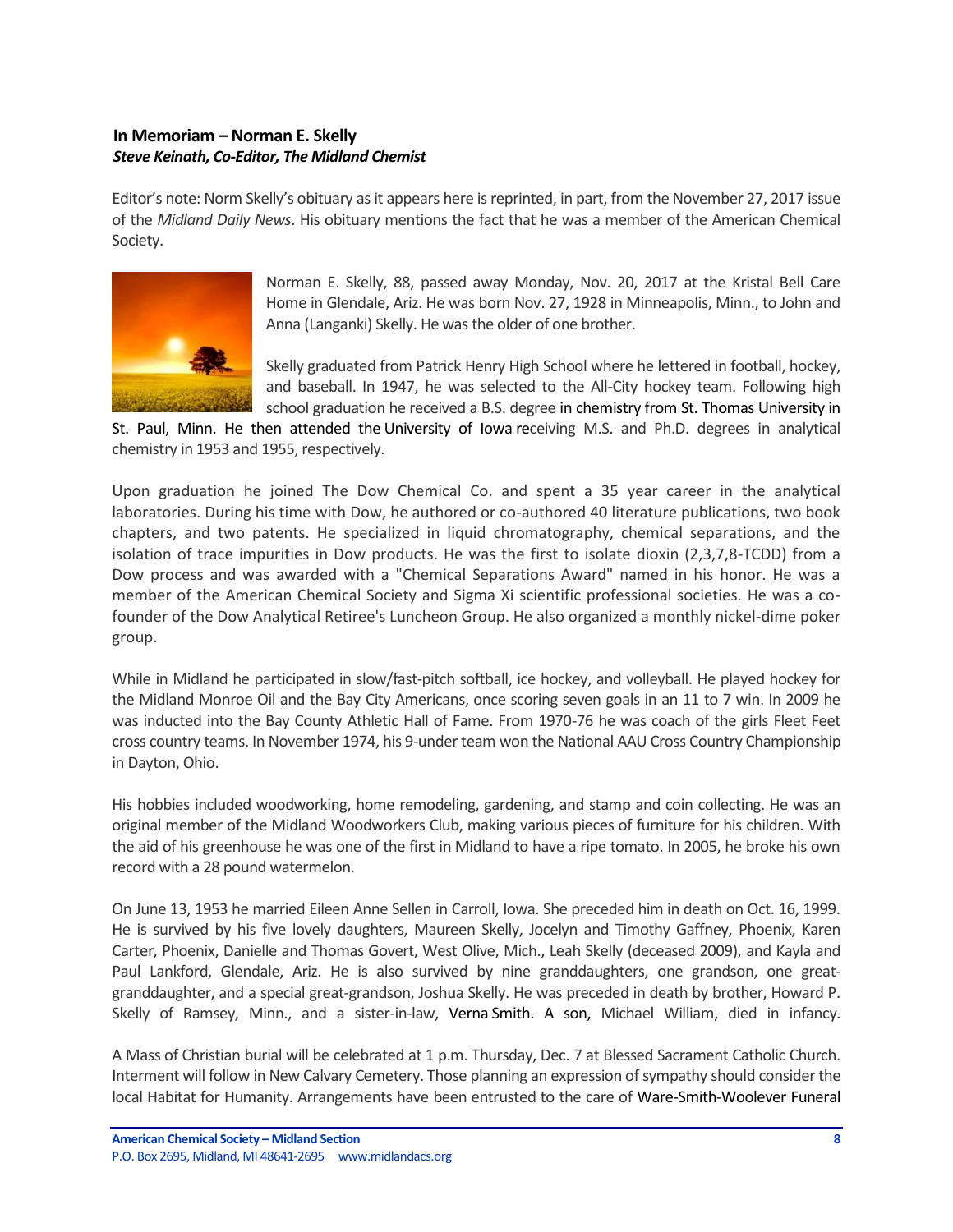Home, 1200 W. Wheeler Street, Midland. To view Norm's obituary online or to leave a condolence for the family, please visi[t www.waresmithwoolever.com.](http://www.waresmithwoolever.com/)

## <span id="page-8-0"></span>**In Past Issues of** *The Midland Chemist Wendell L. Dilling, Director and Historian, Midland Section ACS*

#### **50 Years Ago**, *The Midland Chemist* **1967**, *4*, No. 6 (Dec), 10.

In *Latest Endeavor, Introduce Chemistry to Boy Scouts*: "The Midland Section of the American Chemical Society is considering the sponsorship of a specialty Explorer Post, devoted to chemical and/or chemical engineering pursuits, under the general program of the Boy Scouts of America."

### **40 Years Ago**, *The Midland Chemist* **1977**, *14*, No. 9, 3.

In *Chairman's Corner* by Bruce Thill: "The Section instituted a Project Catalyst program, which afforded the opportunity for a deserving and talented high school student to work during the summer in a one-to-one relationship with a university professor. Our Section's function was to identify the student and the professor and supply funds (\$500) for a work stipend for the student. The net results of this experiment must now be fully evaluated and the decision as to the desirability of continuing be made."

### **30 Years Ago**, *The Midland Chemist* **1987**, *24*, No. 8, 8.

In *Midland Section's Historical Records* by Marcia L. Dilling, Section Historian: "In 1986, the Board of Directors of the Midland ACS Section sought a permanent home for the Section's historical records. For many years the records had been housed in offices at The Dow Chemical Company where they were secure but not always readily available to Section officers. Discussions with representatives of the Midland Historical Society and the Clarke Historical Library at Central Michigan University led to the conclusion that the latter offered the optimum in storage security and availability to Section members."

#### **20 Years Ago**, *The Midland Chemist* **1997**, *34*, No. 9, 15.

In *Governor Engler and State Senate Honor Midland Section*: "The dedication of the H.H. Dow Museum as a National Historic Chemical Landmark on May 29, commemorating Even's Mill as the site of Herbert Dow's first production of bromine by electrolysis was attended by Michigan State Senator Joel Gougeon, 34<sup>th</sup> District. During the ceremony, Senator Gougeon presented a number of tributes, declarations, and a State Senate Resolution on behalf of the Michigan State Legislature and Governor John Engler recognizing the Landmark dedication and the 10th Anniversary of National Chemistry Week. The Governor also declares the week of November 2-8, 1997 as Chemistry Week in the State of Michigan."

#### **10 Years Ago**, *The Midland Chemist* **2007**, *44*, No. 6, 10.

In *Tom Lane Wins President-Elect Position in National ACS* by Ann Birch: "The Midland Section is pleased to congratulate Dr. Thomas H. Lane on being elected president-elect for 2008 for the National ACS. Tom is Director, Global Science and Technology Outreach, and a research scientist at Dow Corning Corporation and has been an ACS member since 1973."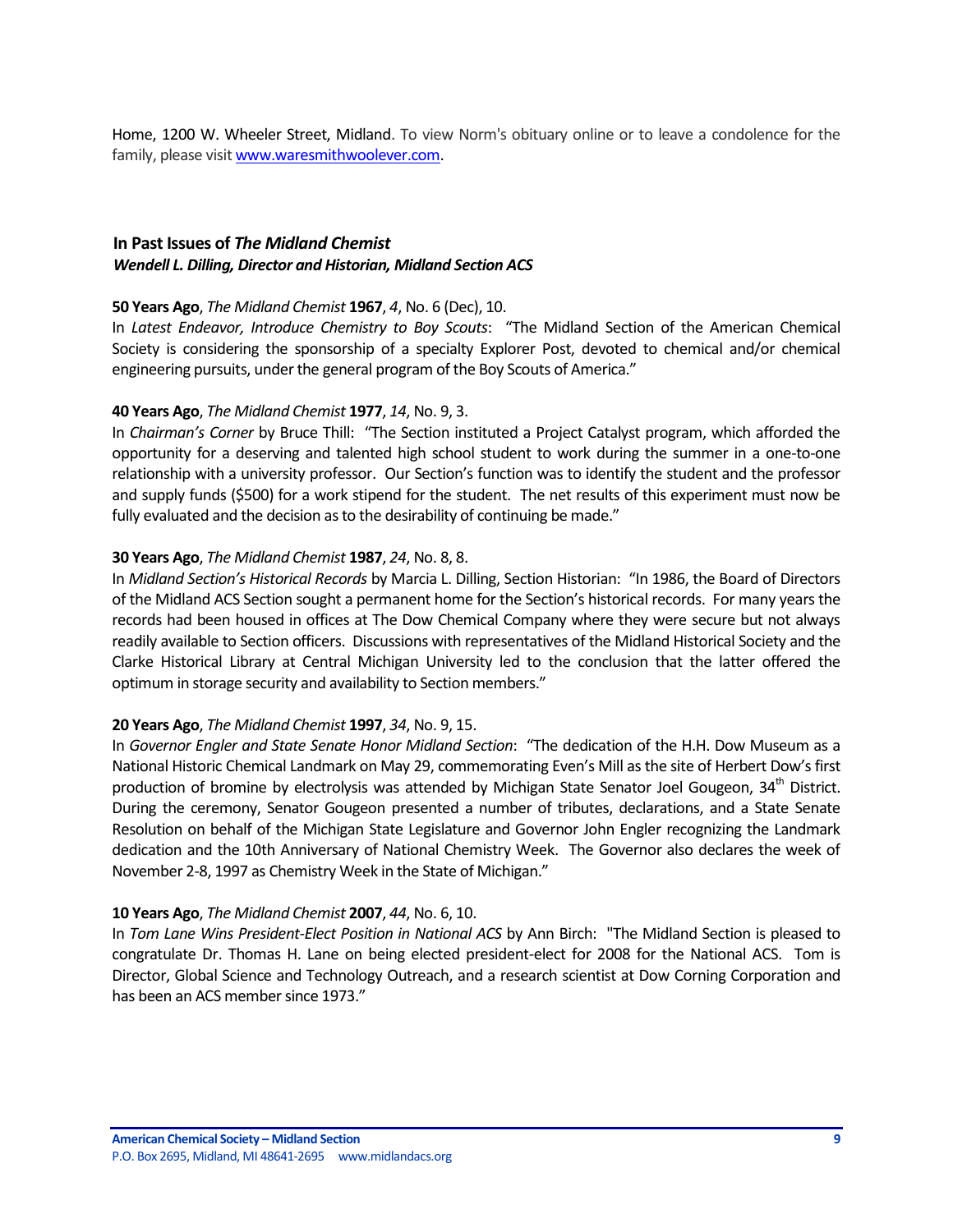## <span id="page-9-0"></span>**Upcoming Dates, Events, and Other Updates**

- December 1 (4:30 7:00 PM) Pizza, Pool, and Pitchers Network Social. Big D's Bar & Grill, 430 W. Isabella Rd, Midland. **FREE** Pizza and Pool sponsored by Midland Section Student Members, contact: Mark Hansen [hanse3ma@cmich.edu](mailto:hanse3ma@cmich.edu) or (989) 217-0915.
- December 4 (7:00 8:00 PM) ACS Board meeting, MCFTA Board Room (in person), or via a WebEx conference call connection a[t Midland Section WebEx Board Meeting,](https://dow.webex.com/mw3000/mywebex/default.do?service=1&main_url=%2Fmc3000%2Fe.do%3Fsiteurl%3Ddow%26AT%3DMI%26EventID%3D538213622%26MTID%3Dm6bd6812daaa9d053419d46f18be71c21%26Host%3DQUhTSwAAAAPRH17xdc850TNaqrXu82wV-x3jpjs_D1dcXCIzwwarRBsk7pqoTNERtE0mHQqtuB7HjPq8_OGpd7FHFnEY78fm0%26FrameSet%3D2&siteurl=dow&nomenu=true) meeting number/access code: 715 679 159, phone number: 989-633-1166.
- December 8 Deadline to register for the ACS Midland Section/Dow YRC Joint Seminar, *Say What? Questions, Answers and Rules for an Industrial Career*, presented by Mark Jones. Please see pages 3-4 for information.
- December 11 (11:30 AM 1:00 PM) ACS Midland Section/Dow YRC Joint Seminar, *Say What? Questions, Answers and Rules for an Industrial Career*, presented by Mark Jones, Executive External Strategy and Communications Fellow (Senior Research Fellow) of The Dow Chemical Company, and American Chemical Society Fellow. Creative 360, 1517 Bayliss Street, Midland. Space is limited, registration deadline is December 8. Cost is \$5 per person for ACS members, \$10 per person for non-ACS members, Free for Dow YRC members. Please see pages 3-4 for registration and payment information.
- December 13 (6:00 7:30 PM) MMAIChE sponsored lecture, *Hazard Analysis & Risk Analysis Tool Kit,* presented by Ken First, Retired Process Safety Leader, Dow AgroSciences. Location and time: Grand Traverse Pie Company, 2600 North Saginaw Road, Midland, 6:00 PM dinner (optional), 6:30 PM presentation. Meeting times and locations are subject to change, so please check th[e Mid-Michigan AIChE](https://www.aiche.org/community/sites/local-sections/mid-michigan/events)  [Events](https://www.aiche.org/community/sites/local-sections/mid-michigan/events) website for updates to the schedule. For more information or questions, contact Ron Leng at 989-636-6158 o[r rbleng@dow.com,](mailto:rbleng@dow.com) or Ted Calverley at 989-636-2881 o[r emcalverly@dow.com.](mailto:emcalverly@dow.com)
- January 8 (7:00 8:00 PM) ACS Board meeting, Creative 360, 1517 Bayliss Street, Midland, (in person), or via a WebEx conference call connection at [Midland Section WebEx Board Meeting,](https://dow.webex.com/mw3000/mywebex/default.do?service=1&main_url=%2Fmc3000%2Fe.do%3Fsiteurl%3Ddow%26AT%3DMI%26EventID%3D538213622%26MTID%3Dm6bd6812daaa9d053419d46f18be71c21%26Host%3DQUhTSwAAAAPRH17xdc850TNaqrXu82wV-x3jpjs_D1dcXCIzwwarRBsk7pqoTNERtE0mHQqtuB7HjPq8_OGpd7FHFnEY78fm0%26FrameSet%3D2&siteurl=dow&nomenu=true) meeting number/access code: 715 679 159, phone number: 989-633-1166.
- January 10 (12:00-1:30 PM) MMAIChE sponsored lecture, *Advanced Manufacturing,* presented by Billy Bardin, Tech Center Director, Dow Chemical Company. Location and time: Dow Chemical, 1790 Building, CR 272, Midland, 12:00 PM lunch (optional), 12:30 PM presentation. Meeting times and locations are subject to change, so please check the [Mid-Michigan AIChE Events](https://www.aiche.org/community/sites/local-sections/mid-michigan/events) website for updates to the schedule. For more information or questions, contact Ron Leng at 989-636-6158 or [rbleng@dow.com,](mailto:rbleng@dow.com) or Ted Calverley at 989-636-2881 o[r emcalverly@dow.com.](mailto:emcalverly@dow.com)
- February 5 (tentative date) (7:00 8:00 PM) ACS Board meeting, MCFTA Board Room (in person), or via a WebEx conference call connection at [Midland Section WebEx Board Meeting,](https://dow.webex.com/mw3000/mywebex/default.do?service=1&main_url=%2Fmc3000%2Fe.do%3Fsiteurl%3Ddow%26AT%3DMI%26EventID%3D538213622%26MTID%3Dm6bd6812daaa9d053419d46f18be71c21%26Host%3DQUhTSwAAAAPRH17xdc850TNaqrXu82wV-x3jpjs_D1dcXCIzwwarRBsk7pqoTNERtE0mHQqtuB7HjPq8_OGpd7FHFnEY78fm0%26FrameSet%3D2&siteurl=dow&nomenu=true) meeting number/access code: 715 679 159, phone number: 989-633-1166.
- February 21 (6:00 7:30 PM) MMAIChE sponsored lecture, *Big Data Analytics,* presented by Leo Chiang, Associate Tech Director, Chemometrics and Data Analytics, Analytical Tech Center. Location and time: Grand Traverse Pie Company, 2600 North Saginaw Road, Midland, 6:00 PM dinner (optional), 6:30 PM presentation. Meeting times and locations are subject to change, so please check th[e Mid-Michigan AIChE](https://www.aiche.org/community/sites/local-sections/mid-michigan/events)  [Events](https://www.aiche.org/community/sites/local-sections/mid-michigan/events) website for updates to the schedule. For more information or questions, contact Ron Leng at 989-636-6158 o[r rbleng@dow.com,](mailto:rbleng@dow.com) or Ted Calverley at 989-636-2881 o[r emcalverly@dow.com.](mailto:emcalverly@dow.com)
- March 5 (tentative date) (7:00 8:00 PM) ACS Board meeting, MCFTA Board Room (in person), or via a WebEx conference call connection at [Midland Section WebEx Board Meeting,](https://dow.webex.com/mw3000/mywebex/default.do?service=1&main_url=%2Fmc3000%2Fe.do%3Fsiteurl%3Ddow%26AT%3DMI%26EventID%3D538213622%26MTID%3Dm6bd6812daaa9d053419d46f18be71c21%26Host%3DQUhTSwAAAAPRH17xdc850TNaqrXu82wV-x3jpjs_D1dcXCIzwwarRBsk7pqoTNERtE0mHQqtuB7HjPq8_OGpd7FHFnEY78fm0%26FrameSet%3D2&siteurl=dow&nomenu=true) meeting number/access code: 715 679 159, phone number: 989-633-1166.
- March 18-22 255th ACS National Meeting & Exposition, New Orleans, LA. For more information, see [https://www.acs.org/content/acs/en/meetings/national-meeting/spring-2018.html.](https://www.acs.org/content/acs/en/meetings/national-meeting/spring-2018.html)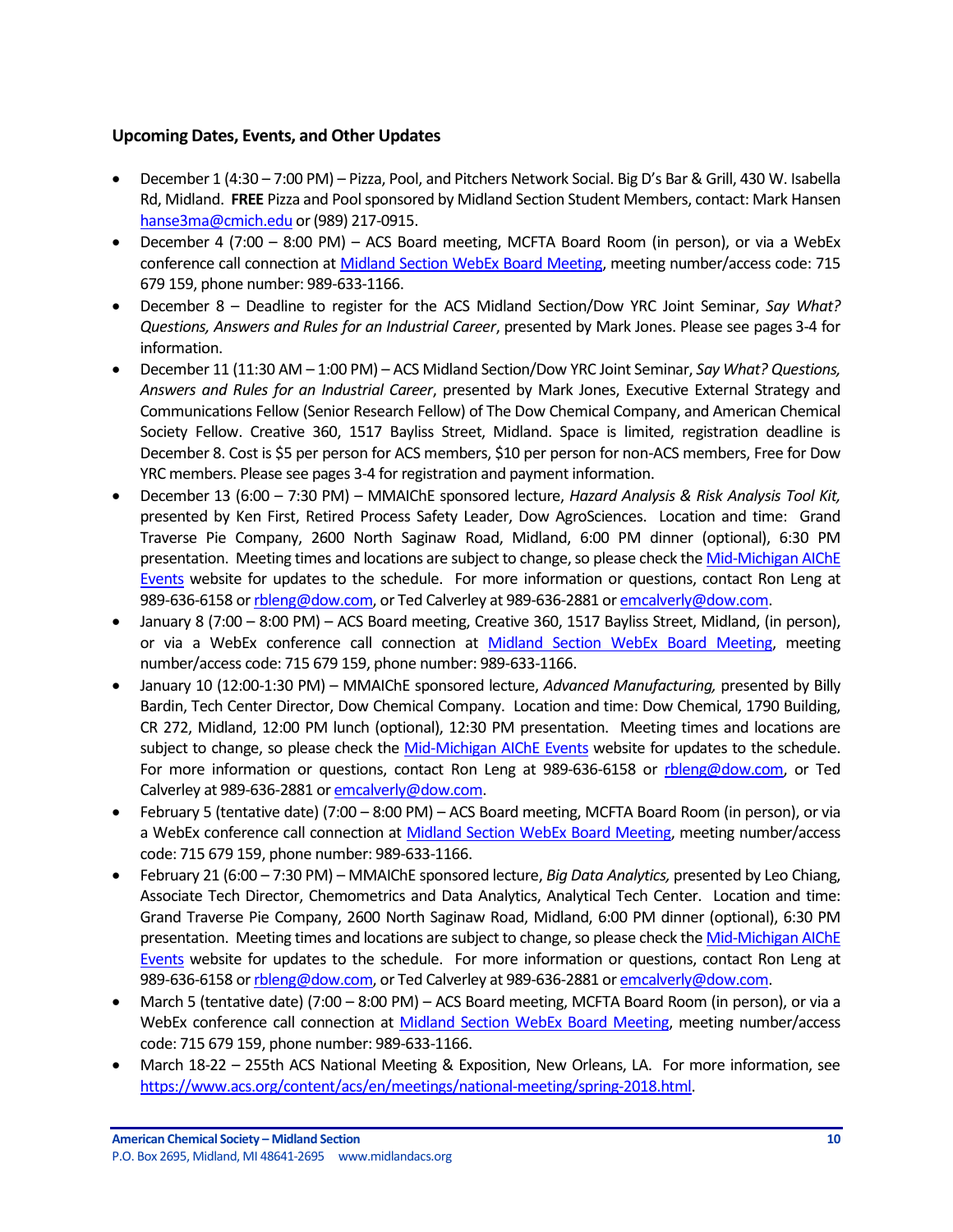- March 21 (6:00 7:30 PM) MMAIChE sponsored lecture, *The Future of Transportation,* presented by Paul Vosejpka, Dow Automotive R&D Director. Location and time: Grand Traverse Pie Company, 2600 North Saginaw Road, Midland, 6:00 PM dinner (optional), 6:30 PM presentation. Meeting times and locations are subject to change, so please check the [Mid-Michigan AIChE Events](https://www.aiche.org/community/sites/local-sections/mid-michigan/events) website for updates to the schedule. For more information or questions, contact Ron Leng at 989-636-6158 or [rbleng@dow.com,](mailto:rbleng@dow.com) or Ted Calverley at 989-636-2881 o[r emcalverly@dow.com.](mailto:emcalverly@dow.com)
- April 9 (tentative date) (7:00 8:00 PM) ACS Board meeting, MCFTA Board Room (in person), or via a WebEx conference call connection at [Midland Section WebEx Board Meeting,](https://dow.webex.com/mw3000/mywebex/default.do?service=1&main_url=%2Fmc3000%2Fe.do%3Fsiteurl%3Ddow%26AT%3DMI%26EventID%3D538213622%26MTID%3Dm6bd6812daaa9d053419d46f18be71c21%26Host%3DQUhTSwAAAAPRH17xdc850TNaqrXu82wV-x3jpjs_D1dcXCIzwwarRBsk7pqoTNERtE0mHQqtuB7HjPq8_OGpd7FHFnEY78fm0%26FrameSet%3D2&siteurl=dow&nomenu=true) meeting number/access code: 715 679 159, phone number: 989-633-1166.
- April 25 (6:00 7:30 PM) MMAIChE sponsored lecture, *Open Topic (TBD).* Location and time: Grand Traverse Pie Company, 2600 North Saginaw Road, Midland, 6:00 PM dinner (optional), 6:30 PM presentation. Meeting times and locations are subject to change, so please check the Mid-Michigan AIChE [Events](https://www.aiche.org/community/sites/local-sections/mid-michigan/events) website for updates to the schedule. For more information or questions, contact Ron Leng at 989-636-6158 o[r rbleng@dow.com,](mailto:rbleng@dow.com) or Ted Calverley at 989-636-2881 o[r emcalverly@dow.com.](mailto:emcalverly@dow.com)
- May 2 (save the date, evening program) Midland Section ACS Spring Awards Banquet, Great Hall Banquet & Convention Center, 5121 Bay City Road, Midland. For more information, contact Diana Deese, Midland Section ACS Awards Committee Chair, a[t dkdeese@dow.com](mailto:dkdeese@dow.com) or 989-636-9915.
- May 7 (tentative date) (7:00 8:00 PM) ACS Board meeting, MCFTA Board Room (in person), or via a WebEx conference call connection at [Midland Section WebEx Board Meeting,](https://dow.webex.com/mw3000/mywebex/default.do?service=1&main_url=%2Fmc3000%2Fe.do%3Fsiteurl%3Ddow%26AT%3DMI%26EventID%3D538213622%26MTID%3Dm6bd6812daaa9d053419d46f18be71c21%26Host%3DQUhTSwAAAAPRH17xdc850TNaqrXu82wV-x3jpjs_D1dcXCIzwwarRBsk7pqoTNERtE0mHQqtuB7HjPq8_OGpd7FHFnEY78fm0%26FrameSet%3D2&siteurl=dow&nomenu=true) meeting number/access code: 715 679 159, phone number: 989-633-1166.
- May 22 (tentative) MMAIChE Annual Spring Banquet, Keynote Lecture *Sustainability: The Chemical Engineer's Role in the Future,* presented by Mark Weick, Dow Global Sustainability Director. *Venue to be confirmed.* Meeting times and locations are subject to change, so please check the [Mid-Michigan AIChE](https://www.aiche.org/community/sites/local-sections/mid-michigan/events)  [Events](https://www.aiche.org/community/sites/local-sections/mid-michigan/events) website for updates to the schedule. For more information or questions, contact Ron Leng at 989-636-6158 o[r rbleng@dow.com,](mailto:rbleng@dow.com) or Ted Calverley at 989-636-2881 o[r emcalverly@dow.com.](mailto:emcalverly@dow.com)
- June 4 (tentative date) (7:00 8:00 PM) ACS Board meeting, MCFTA Board Room (in person), or via a WebEx conference call connection at [Midland Section WebEx Board Meeting,](https://dow.webex.com/mw3000/mywebex/default.do?service=1&main_url=%2Fmc3000%2Fe.do%3Fsiteurl%3Ddow%26AT%3DMI%26EventID%3D538213622%26MTID%3Dm6bd6812daaa9d053419d46f18be71c21%26Host%3DQUhTSwAAAAPRH17xdc850TNaqrXu82wV-x3jpjs_D1dcXCIzwwarRBsk7pqoTNERtE0mHQqtuB7HjPq8_OGpd7FHFnEY78fm0%26FrameSet%3D2&siteurl=dow&nomenu=true) meeting number/access code: 715 679 159, phone number: 989-633-1166.
- August 19-23 256th ACS National Meeting & Exposition, Boston, MA. For more information, see [https://www.acs.org/content/acs/en/meetings/nationalmeetings/meetings.html.](https://www.acs.org/content/acs/en/meetings/nationalmeetings/meetings.html)

*The Midland Chemist* is published twelve times a year by the Midland Section of the American Chemical Society, P.O. Box 2695, Midland, MI 48641-2695[, http://www.midlandacs.org.](http://www.midlandacs.org/)

#### **Volunteer Staff**

Vickie Langer **Editor** [\(vllanger@dow.com\)](mailto:vllanger@dow.com) Steve Keinath Editor [\(skeinath54@charter.net\)](mailto:skeinath54@charter.net) Greg Cushing **Case Cushing** Webmaster, electronic distribution (Open Position) Membership roster, hardcopy mailings

Please submit all articles and photographs to the editor. Neither *The Midland Chemist*, nor the Midland Section, nor the American Chemical Society assumes any responsibility for the statements and opinions advanced by contributors of or to *The Midland Chemist*.